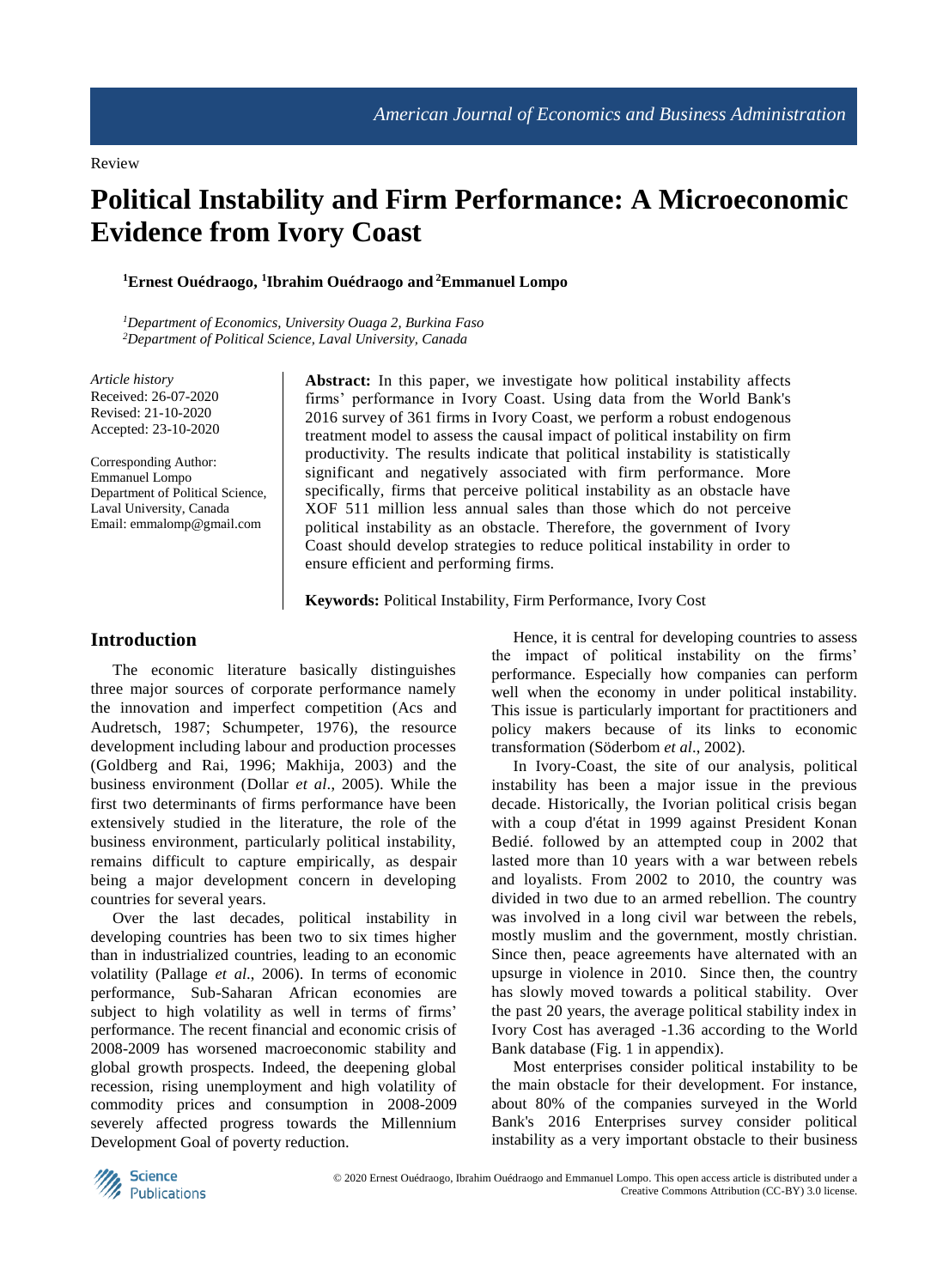growth in Ivory Coast (Table 1). With the return of political stability and peace, accompanied by policies to encourage social and economic activities, Ivory Coast has begun to recover and grow rapidly. The national development plan, adopted for the period 2016-2020, aims to achieve a state of emergency by 2020. To achieve that goal, it was essential to maintain the recent good growth performance through effective policies. To this end, the Government has adopted new laws to ensure a business and policy environment that attracts investors and stimulates business activity.

However, understanding how the political instability of the recent years has affected business performance will give policymakers excellent tools to decide and implement policies. The objective of this paper is to help fill this gap by using microeconomic data from the World Bank's Ivory Cost Enterprises Survey to assess the impact of political instability on firms' performance. This survey is suitable database for three reasons: (1) Detailed information on the sales of enterprises and the obstacles encountered, (2) the survey covers all sizes of enterprises: Small, medium and large (3) the survey covers enterprises throughout the country using a sampling methodology. This paper is therefore in line with the small but growing interest in the importance of the business environment in determining business performance. Previous work in this area has focused either on the macroeconomic aspect or on the alternative policy scenario and business performance (Alesina *et al*., 1996; Carmignani, 2003). This paper extends the work of Klapper *et al*. (2013) on Ivorian firms by using annual sales growth as a measure of firm performance rather than total factor productivity and the new methodology.

After estimating a cross-section OLS and an endogenous treatment effect model, we find strong evidence that political instability is associated with lower performances for firms in Ivory Cost.

The rest of the paper is presented as follows. Section 2 presents the literature review, Section 3 outlines the methodology and data, Section 4 presents the descriptive statistics. Section 5 reports and discusses the empirical results and section 6 concludes.

# **Literature Review**

This paper is related to the theoretical and empirical literature on the economic consequences of violence and civil conflicts and closely related to Hallward-Driemeier and Rijkers (2011). Political instability is among the major determinant of growth (Barro, 1991; Alesina *et al*., 1996). Until recently, study on this topic has been dominated by crosscountry and cross-region analyses (Cerra and Saxena, 2008; Abadie and Gardeazabal, 2003). There is strong relationship between political sphere, business environment and economic decisions which affect firms' activities and performance. High uncertainty in political sphere induces low investment and capital flight (Overland *et al*., 2005). This is an important conclusion for developing countries since most of them are characterized by high volatility of their political sphere. There has been bulk of studies on the effect of conflict and violence at macro-level, however, heterogeneity associated with individual conflicts and how to differentiate the impact on different group constitute a limit. Most of studies, to overcome data limitation, use the stock market returns as a proxy of firm performance.

In his seminal study, Alesina *et al*. (1996) provide an analysis on the relationship between political instability and growth. They found that period of high instability is characterized by a lower growth. Similarly, Carmignani (2003) confirms this relationship by acknowledging the negative effect of political instability on macroeconomic outcome variables. Abadie and Gardeazabal (2003) analyse the link between cease-fire<sup>1</sup> and the returns of firms operating in Basque country relative to other firms. They conclude that it led to a negative impact on expected investment returns. Similarly, Guidolin and La Ferrara (2007) analyse how diamond firms react to a sudden end of civil war in Angola in 2002. They noticed a drop of 7% in market returns comparing to otherwise. They suggest that the effect of conflicts depend on institutional arrangements and in the case of Angola, it seems to be beneficial to diamond firms. Jong-A-Pin (2009) highlights four dimensions of political instability with the particularity of political regime being the most negatively significant to economic growth while Aisen and Vega (2011) consider that the transmission from political instability is made through lowering productivity growth and human capital. In another study, Bates *et al*. (2013), used data from 27 African countries, and found that presidential elections altered political incentives and thereby end up with economy growth as policy reforms were implemented.

At a micro level, studies on the relationship between firms and political instability remain scarce due to data constraints<sup>2</sup>. Collier and Duponchel (2013), surveying firms in Liberia and Sierra Leone, find that technical regress and loss of workers' skills, during conflicts, have persistent effect on economy and firms. Ksoll *et al*. (2010) investigate on the relationship between violence during the 2007 Kenyan general election and exports by flower firms. The results indicate that violence drop

1

<sup>1</sup>Basque terrorist organization ETA declares cease fire in 1998-1999 <sup>2</sup>Most of this research focuses on analyses at the household level and on human capital outcomes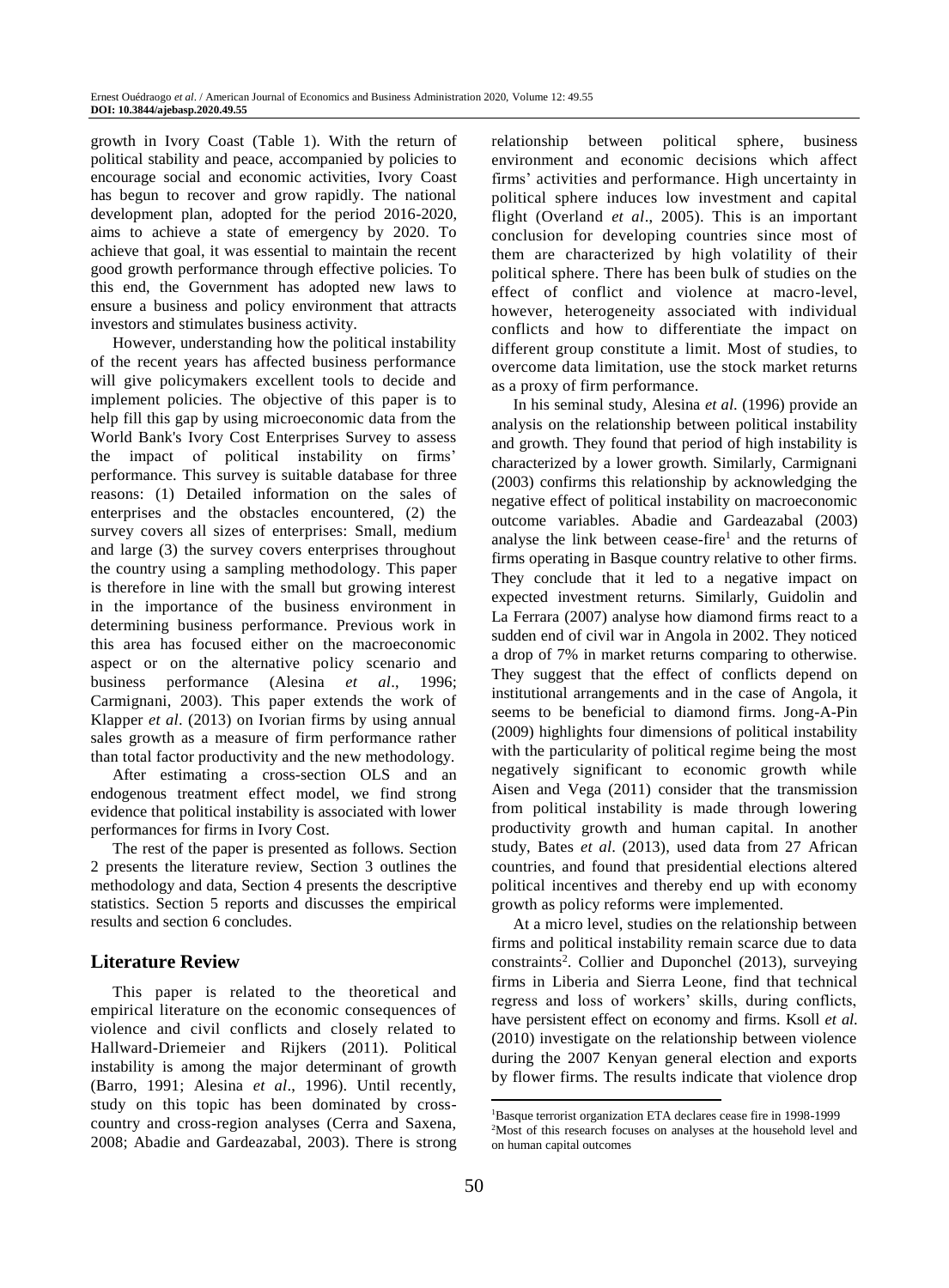by 38% the export volumes in this period while more sophisticated simulations notice an increase by 16% of operating costs. Klapper *et al*. (2013), analysing Ivorian firms using total factor productivity, find that political instability led to a drop in firm total factor productivity by 16-23% and a decline by 5-10% larger for firms that are owned by or employing foreigners. Similarly, Petracco and Schweiger (2012) confirm that political instability hinders Georgian firms' exports. Baker *et al*. (2016) provides the evidence that policy uncertainty increases stock price volatility and reduces investment in policy sensitive sectors in USA. In Ukraine, during the orange revolution, Earle and Gehlbach, (2015) find that firms in most supportive regions experience better performance.

# **Data and Methodology**

# *Data*

We use data from the 2016 round of World Bank Enterprise Survey of Ivory Cost. The sample includes 361 firms. In order to measure the political instability as an obstacle for firms, they were asked: "To what degree is political instability an obstacle to their current operations?" The response options were: "No obstacle", "Minor obstacle", "Moderate obstacle", "Major obstacle" and "Very severe obstacle". Unlike Klapper *et al*. (2013), we use total annual sale growth as a measure of firm performance. It was asked during the survey to each firm: "What were the establishment's total annual sales last fiscal year (2016)". Responses are continuous variables<sup>3</sup>. Beside these two main variables, we follow Hosny (2018) by adding control variables such as age of the firms in years, experience of top manager in years, size of the firm measured by the number of full-time employee, percentage of private foreign ownership.

### *Methodology*

 $\overline{a}$ 

To achieve the aim of capturing the effect of political instability on firms' performance, first and foremost, we use cross-sectional Ordinary Least Squares (OLS) with the ordered variable political instability. We specify the model as follows:

$$
Y_{ir} = \beta_1 + \gamma_r + \beta_2 PI_{ir} + \beta_3 Age_{ir}
$$
  
+  $\beta_4$  Experience<sub>ir</sub> +  $\beta_5$  Size<sub>ir</sub> +  $\beta_6$  PFO<sub>ir</sub> +  $\varepsilon_{ir}$  (1)

where, *PI* stands for Political Instability and *FO* is a dummy indicating private foreign ownership. The errors terms are captured by  $\varepsilon_{ir}$  with subscript *i* representing each firm, in a region *r*.

However, giving the potential endogeneity of the perception of political instability, causal interpretations of the cross section OLS's coefficient of political instability is inappropriate. The endogeneity rises especially because of unobservable variable such as political connection that can affect the perception of political instability and firm performance simultaneously.

Consequently, we rely on the two-stage endogenous treatment-regression model. The first stage consists in estimating the probability to face political instability using the following equation:

$$
PI_{ir} = \alpha_1 + \theta_r + \alpha_3 A g e_{ir}
$$
  
+ $\alpha_4$  Experience<sub>ir</sub> +  $\alpha_5$  Size<sub>ir</sub> +  $\alpha_6$  PFO<sub>ir</sub> +  $\alpha_6$ EH<sub>ir</sub> +  $\theta_{ir}$  (2)

where,  $Eth_{ir}$  is the ethnical group used as the exclusion restriction. In fact, in the context of ethnic political parties in Cote d'Ivoire, it is likely that an individual ethnic group is correlated with his/her likelihood to face a political instability in his activities during the crisis.

In the second stage, we correct for the endogeneity by incorporating a transformation of these predicted individual probabilities from Equation (2) as an additional explanatory variable in Equation (1). This method developed by Terza, (1998) create an experimental environment using non-experimental data. It allows to consistently estimate the effect of the treatment (political instability) on the outcome (firm performance).

### **Descriptive Statistics**

In this section, we report the descriptive statistics. Table 2 presents the sampling size of our data, indicating the representativeness of firms in Ivory Coast. In Table 3, we report the summary of statistics related to our variables.

Our main variables are total sales (measure of firm performance) and political instability index denoted PI. On average firms' total sales is 3220 million XOF. Political instability is an ordered categorical variable that range from 0 to 4, where 0 indicates that the firm does not viewed political instability as an obstacle, 1 if it view political instability as a minor obstacle, 2 if political instability is viewed as a moderate obstacle, 3 if political instability is viewed as a major obstacle and 4 if political instability where reported as a very severe obstacle. Table 1 indicates that more than half of firms (53, 46%) viewed political instability as a very severe obstacles in their sector's activities. More than 20% of firms are owned by foreigners and the average number of employees is 17 workers.

<sup>&</sup>lt;sup>3</sup> We took the logarithm of total annual sales.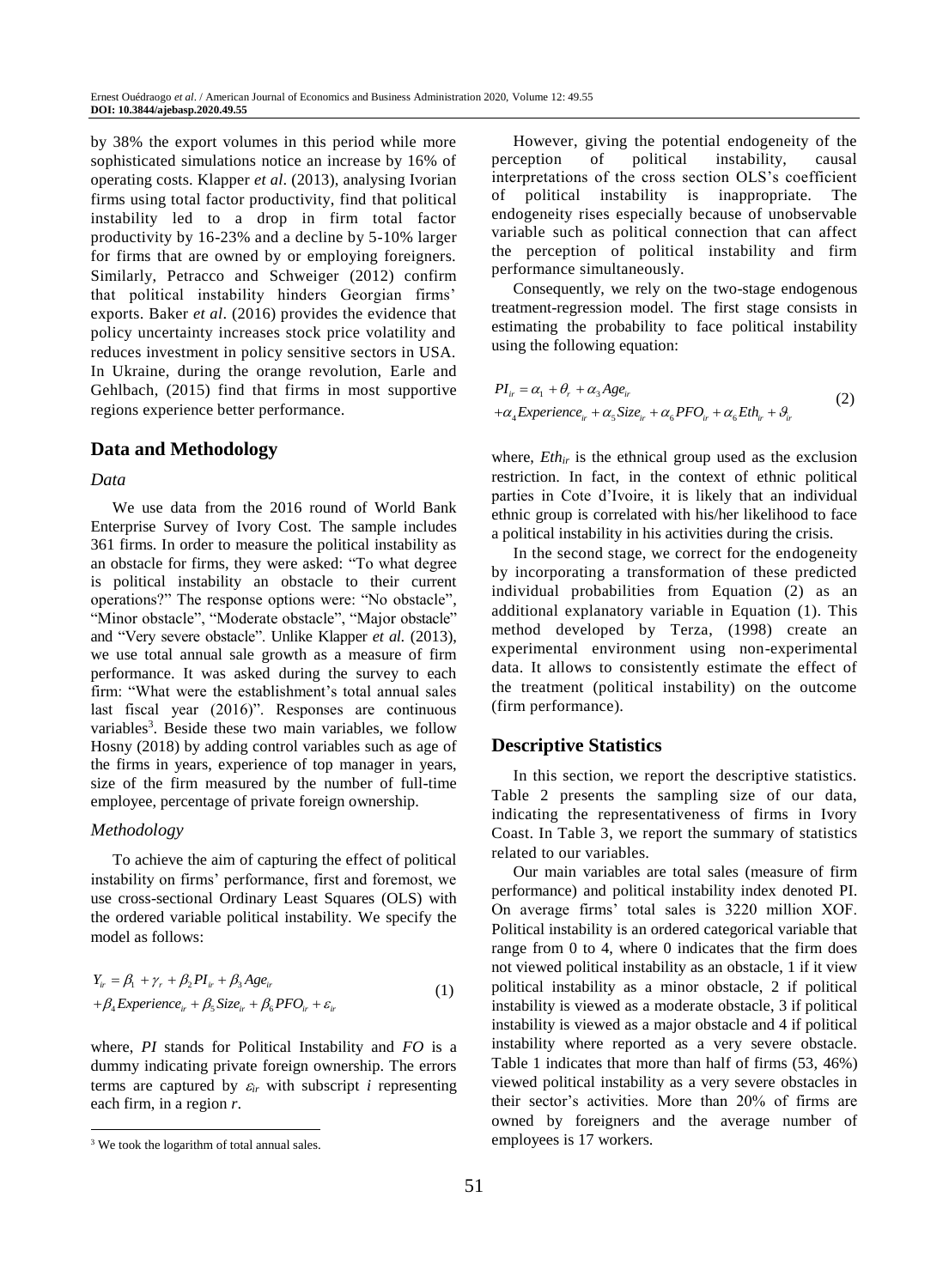#### **Table 1:** Sampling size

| Sampling size                      | Frequency |
|------------------------------------|-----------|
| Small (less than 10 workers)       | 170       |
| Medium (between 10 and 99 workers) | 136       |
| Large (more than 99 workers)       | 55        |

#### **Table 2:** Descriptive statistics

| Variable                    | Obs | Mean       | Std. Dev.  | Min    | Max        |
|-----------------------------|-----|------------|------------|--------|------------|
| Total sales                 | 361 | $3.22e+09$ | $1.36e+10$ | 400000 | $1.97e+11$ |
| <b>Size</b>                 | 361 | 17.038     | 73.168     |        | 1000       |
| Foreign owner               | 361 | 20.202     | 37.818     |        | 100        |
| Age                         | 361 | 63.645     | 295.97     |        | 89         |
| <b>Exports</b>              | 361 | 7.487      | 22.609     |        | 100        |
| Experience (manager)        | 361 | 19.304     | 12.271     |        | 52         |
| Political instability index | 361 | 3.074      | 1.486      |        | 4          |

**Table 3:** Level political instability as an obstacle in 2016

| Percentage of firms concerned |
|-------------------------------|
|                               |
|                               |
|                               |
|                               |
|                               |
|                               |
|                               |
|                               |

## **Empirical Results**

This section report and discusses the empirical results. In Table 4, we present the cross-section OLS estimation. We find negative and statistically significant effect of political instability on firm performance, specifically for the firms which perceive the level of political instability as "moderate", "major" and "very severe" obstacle. On the other hand, firms that consider "minor" the level of political instability seem to not be affected by political instability. This result is consistent with previous empirical studies in different area such as Hosny (2018; 2020) for the case of Tunisia and Egypt. Furthermore, results indicate that experienced top managers are statistically significant for the performance of firms in Ivory Coast. Indeed, estimations show that the more experienced are the top managers, the more performant the firms are. This also confirms the fact that firm age is important in firm performance. Firm age is a proxy its experience in its activity. It means that firm acquires experience (including the experience of the top manager), pool of expertise and a certain capital (human, physical etc…) along the years which matters for its performance.

Results also indicates that the size of firm (number of permanent employees) and percentage of private foreign ownership of firm are also important in firm performance. Indeed, firm performance are less likely to be influenced by political instability when there is high percentage of private foreign ownership as most of firms located in Ivory Coast are group's subsidiaries and are most likely to be assisted. These above results are likely to be biased because of the endogeneity of political stability.

In the next section, we apply the endogenous treatment effect model (Table 5). We create a dummy variable equals 0 if a firm considers political instability as a not relevant, minor or moderate factor in its activity and 1 if a firm considers political instability as a major or very severe threat to their activity. Furthermore, we use the total annual sale rather than the growth in order to assess the impact in terms of value. Table 5 reports the results of the estimation of the endogenous treatment-regression model.

The results indicate that political instability has had a negative effect on firm annual total sales. Specifically, firms that perceive political instability as an obstacle have  $5.11e+08$  XOF less in term of annual sales than firms that consider political instability not being an obstacle. The results are statistically significant. This result is consistent with previous study on the effect of political instability or violence on firm performance. Unlike this study, Klapper *et al*. (2013) consider the productivity as the best measure of firms' performance. They find evidence that political instability and conflict reduces firm TFP substantially. Our results are in line with this finding in manner that a decrease in firm TFP automatically affects the total sales. Regarding the nature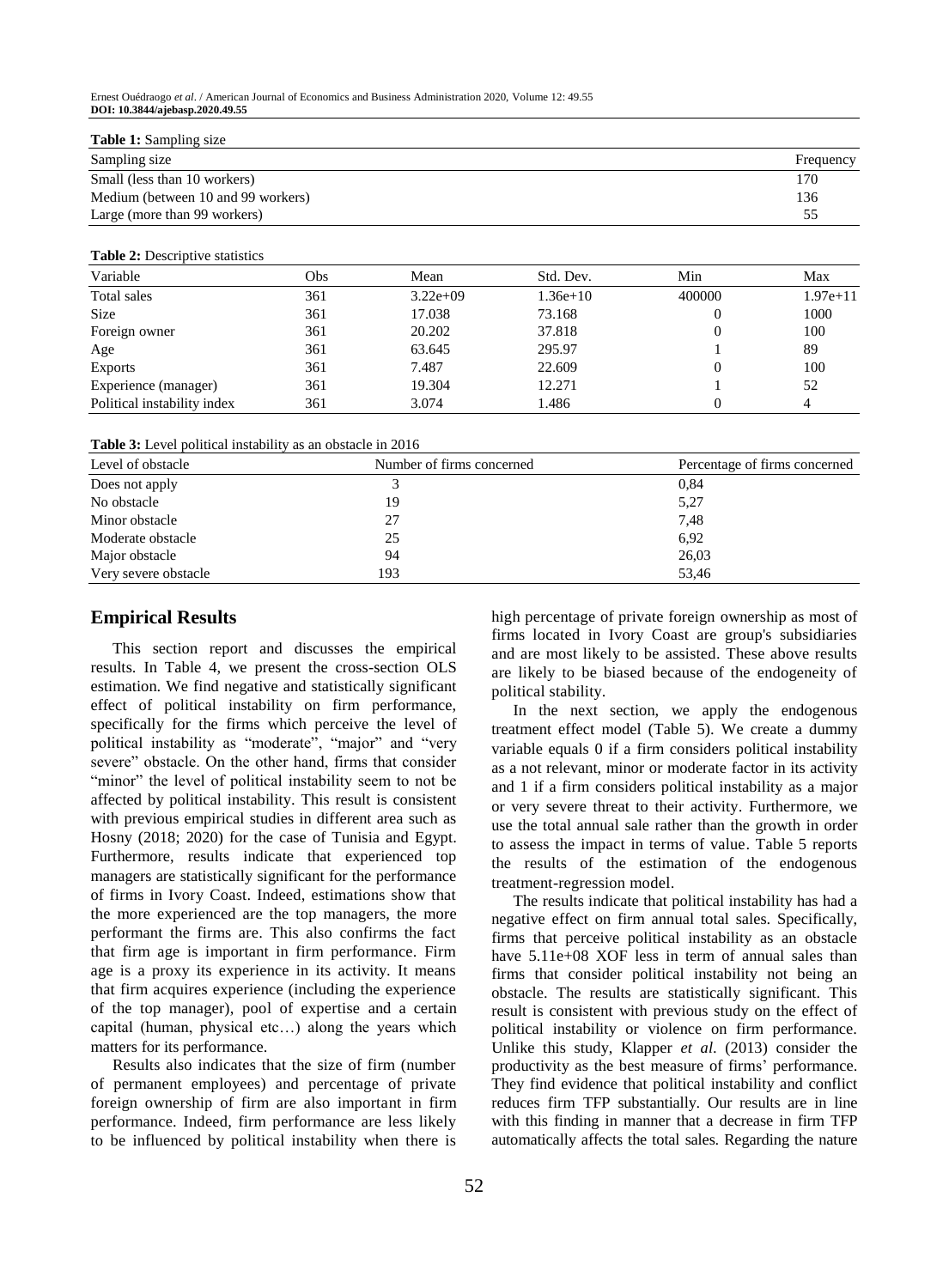of the conflict which spurred the increasing of antiforeigner sentiments, foreign firms have been disproportionally affected by distortions in their activities. The main reasons of this negative effect of political instability on firm performance are: (1) Loss due to looting and extorsion (2) decrease of productivity due security and (3) demand changes. These reasons affect more foreign firm installed in Ivory Coast than domestic firms since investments are flying out of the country.

The intensification of inequality and social discord might feed the risk of conflict and political instability reoccurrence. Understanding that stability is an important factor, for business development and firms, especially in the case of Ivory Coast (Fig. 2), government should develop strategies to cope with inequality and bring back confidence in the country.

The level of unemployment is relatively high and among the highest in West Africa and one of the sources of political instability. The civil war that erupted in 2002 confirm that it was discrimination toward foreigners and immigrants who crowding out local citizens from labour markets.



Source: IMF staff calculation.

**Fig. 2:** Growth decomposition in Ivory Coast

#### **Table 4:** Cross-section OLS estimation

| Dependant variable: Sale growth              | <b>Estimated coefficients</b> | Bootstrap standard error. |  |
|----------------------------------------------|-------------------------------|---------------------------|--|
| Political instability (base $=$ no obstacle) |                               |                           |  |
| Minor obstacle                               | 0.242                         | 0.813                     |  |
| Moderate obstacle                            | $-1.861*$                     | 0.922                     |  |
| Major obstacle                               | $-0.767*$                     | 0.663                     |  |
| Very severe obstacle                         | $-0.835***$                   | 0.7243                    |  |
| Experience                                   | $0.026*$                      | 0.014                     |  |
| Foreign owner                                | $0.008**$                     | 0.004                     |  |
| Size                                         | $0.009***$                    | 0.002                     |  |
| Age                                          | $0.021**$                     | 0.009                     |  |
| constant                                     | 18.192***                     | 0.717                     |  |
| Observation                                  | 361                           |                           |  |
| R-square                                     | 0.336                         |                           |  |
| Ajusted R-square                             | 0.316                         |                           |  |
| Root MSE                                     | 2.320                         |                           |  |
| Prob>Chi2                                    | 0.000                         |                           |  |

Note: \*\*\* p<0.01, \*\* p<0.05, \* p<0.1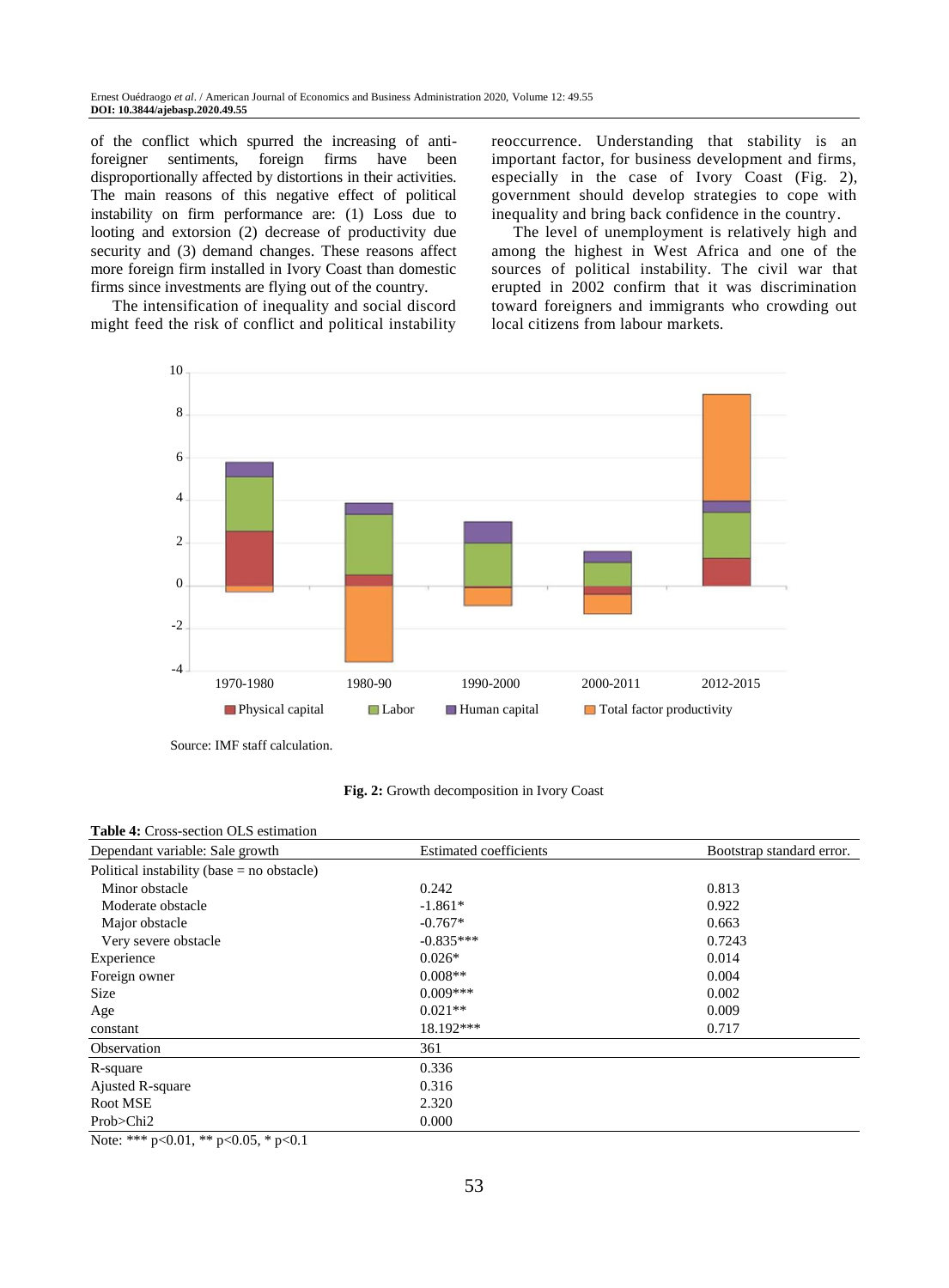Ernest Ouédraogo *et al*. / American Journal of Economics and Business Administration 2020, Volume 12: 49.55 **DOI: 10.3844/ajebasp.2020.49.55**

#### **Table 5:** Treatment effect estimation

|                                                                                                                         | Total sales                                     | Coef.          | Robust Std. Err. |  |
|-------------------------------------------------------------------------------------------------------------------------|-------------------------------------------------|----------------|------------------|--|
| Average Treatment Effect (ATE)                                                                                          | Political instability (Obstacle vs no obstacle) | $-5.11e+08***$ | 1.50e+09         |  |
| Potential Outcome Means (POMEAN)                                                                                        | Political instability No obstacle               | $4.54e+09***$  | $1.37e+09$       |  |
| Note: *** $p<0.01$ , ** $p<0.05$ , * $p<0.1$ . We control for all the covariates (experience, foreign owner, size, age) |                                                 |                |                  |  |

## **Conclusion**

This paper examined firms' performance under political instability in Ivory Coast. Using firm level data from the 2016 World Bank Enterprise Survey covering 361 firms. we estimate the impact of political instability of firms' annual sales. Our methodology is twofold. First and foremost, a cross-sectional Ordinary Least Squares with the ordered variable political instability is used to analyse the correlation and then regarding the endogeneity of the perception of political instability and the bias related, endogenous treatment-regression model is estimated to capture the causal effect of political instability. This method creates an experimental environment using nonexperimental data with control variables and allow to overcome issues related to endogeneity associated with variable "political instability".

The results indicate a negative and statistically significant relationship between political instability and firm performance. The results also indicate that firm age and top manager experience in the sector strongly determine firm performance. Indeed, these variables help firms to develop their expertise and knowledge on their activities. Moreover, size and the percentage of private foreign ownership are positively related to firm performance. Analysing the causality between political instability and firm performance, we find that firms which perceive political instability as an obstacle have 5.11e+08 XOF less in term of annual sales than firms that consider political instability not being an obstacle during the year 2016. Results confirms previous studies on the effect of violence and political instability on firm performance (Hosny, 2018; 2020).

Based on these results, the government should work to define an appropriate solution to clean up the policy environment in order to ensure efficient and productive enterprises.

#### **Acknowledgment**

We are grateful the editor and the two anonymous reviewers for insightful comments on previous versions of this paper. All remaining errors are ours.

# **Author's Contributions**

The three authors have actively participated in developing the original idea of the paper, collecting the data, performing the empirical estimation, interpreting the results, writing the manuscript and review the final draft.

# **Ethics and Conflict of interest**

The data used are publicly available. The authors declare no conflict of interest.

#### **References**

- Abadie, A., & Gardeazabal, J. (2003). The economic costs of conflict: A case study of the Basque Country. American economic review, 93(1), 113-132.
- Acs, Z. J., & Audretsch, D. B. (1987). Innovation, market structure and firm size. The review of Economics and Statistics, 567-574.
- Aisen, A., & Veiga, F. J. (2011). How Does Political Instability Affect Economic. IMF Working Paper Middle East and Central Asia Departmen.
- Alesina, A., Özler, S., Roubini, N., & Swagel, P. (1996). Political instability and economic growth. Journal of Economic growth, 1(2), 189-211.
- Baker, S. R., Bloom, N., & Davis, S. J. (2016). Measuring economic policy uncertainty. The quarterly journal of economics, 131(4), 1593- 1636.Barro, R. J. (1991). Economic growth in a cross section of countries. The quarterly journal of economics, 106(2), 407-443.
- Bates, R. H., Block, S. A., Fayad, G., & Hoeffler, A. (2013). The new institutionalism and Africa. Journal of African Economies, 22(4), 499-522.
- Carmignani, F. (2003). Political instability, uncertainty and economics. Journal of Economic Surveys, 17(1), 1-54.
- Cerra, V., & Saxena, S. C. (2008). Growth dynamics: the myth of economic recovery. American Economic Review, 98(1), 439-57.
- Collier, P., & Duponchel, M. (2013). The economic legacy of civil war: firm-level evidence from Sierra Leone. Journal of Conflict Resolution, 57(1), 65-88.
- Dollar, D., Hallward-Driemeier, M., & Mengistae, T. (2005). Investment climate and firm performance in developing economies. Economic Development and Cultural Change, 54(1), 1-31.
- Earle, J. S., & Gehlbach, S. (2015). The Productivity Consequences of Political Turnover: Firm‐Level Evidence from Ukraine's Orange Revolution. American Journal of Political Science, 59(3), 708-723.
- Goldberg, L. G., & Rai, A. (1996). The structureperformance relationship for European banking. Journal of Banking & Finance, 20(4), 745-771.